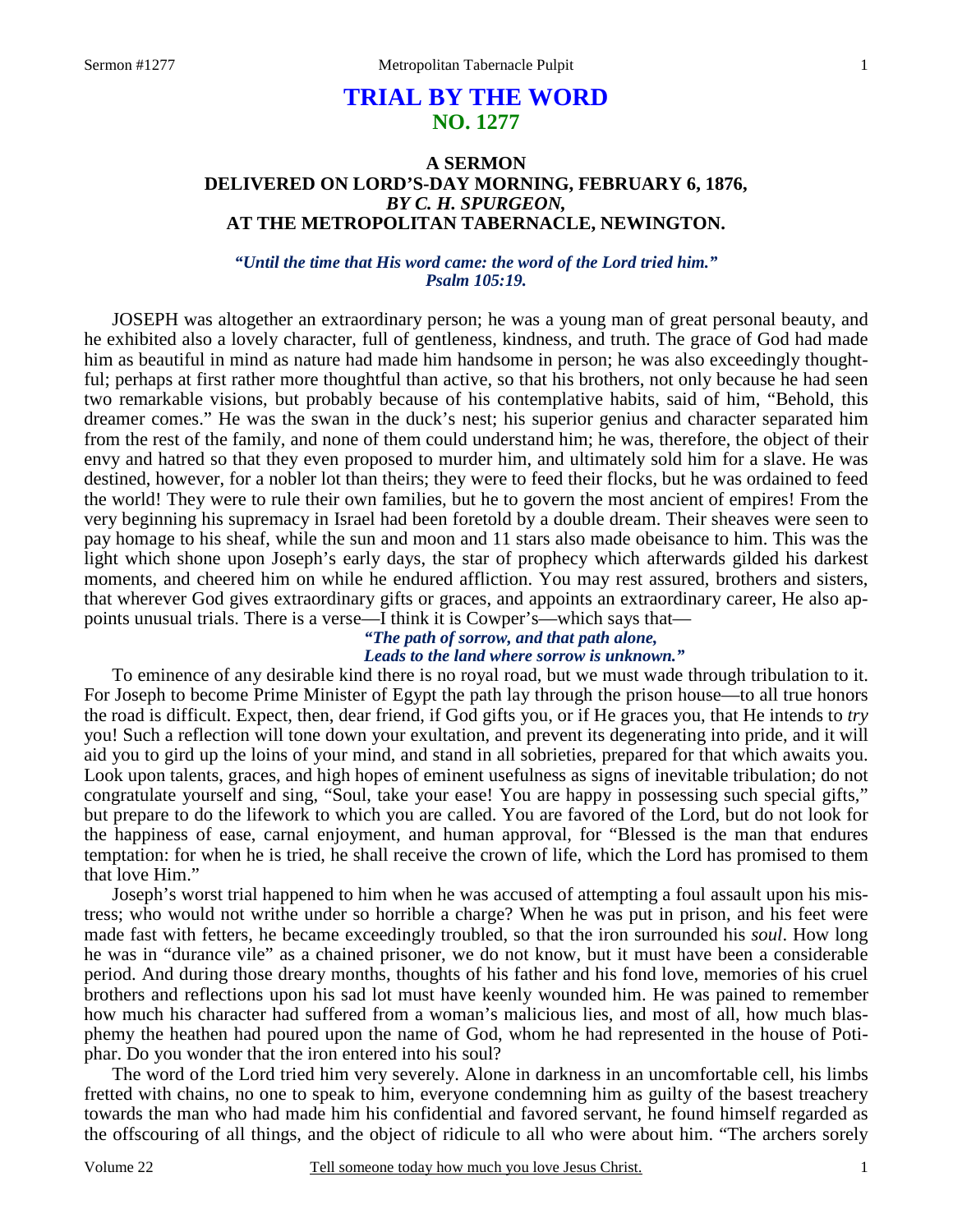grieved him, and shot at him, and hated him." But, blessed be God, his bow abode in strength, and he overcame at the last!

This morning we will commune together upon the trials of Joseph, and our own afflictions. Our first reflections shall be spent upon *the importance of trial;* secondly, we will consider *the peculiarity of the believer's trial,* for "the word of the Lord tried him"; and thirdly, we will observe *the continuance and the conclusion of the trial*—"until the time that His word came." May the ever blessed Spirit direct our meditations!

**I.** First, let us dwell upon THE IMPORTANCE OF TRIAL. The Lord might easily have taken every one of us home to heaven the moment we were converted. Certainly His omnipotence was equal to the task of our immediate perfect sanctification; if the dying thief was rendered fit to be in paradise the same day on which he believed, so might each one of us have been made ready to enter heaven. But it has not so pleased God; we doubt not that there are myriads before the eternal throne who have reached the abode of bliss without treading the winepress of affliction—

> *"Babes there caught from womb and breast, Claim right to sing above the rest; Because they found the happy shore, They never saw nor sought before."*

Theirs is a victory for which they never fought; they wear a crown though they never bore a cross; to sovereign grace these blessed ones will never cease to ascribe their bliss, but as for those of us who live to riper years, it will be written concerning all of us as of others who have gone before, "These are they who came out of great tribulation, and have washed their robes and made them white in the blood of the Lamb." But why is it so appointed? Is this discipline of any use to us? The word here used is in itself a light upon the question, "The word of the Lord *assayed* him"—that would be the correct translation. The word of the Lord *assayed* Joseph as gold is assayed—it is a term best understood at the mint, and among refiners. Trial in the Christian church is the Lord's refining pot which is never off the fire; it has this excellent effect that it separates the precious from the vile; as long as the church exists I suppose she will have traitors among her number, for if Judas intruded under the watchful eye of the Chief Shepherd, we may be pretty sure that many a Judas will elude the far less watchful eyes of the minor shepherds. Because trial and persecution test men's professions, they are used as the winnowing fan in the Lord's hand, as it is written, "He will thoroughly purge His floor." In persecution, the mere professors, the camp-followers and hangers-on, soon flee away, for they have no heart for true religion when the profession of it involves a cross! They could walk with Jesus in silver slippers, but they cannot travel with Him when His bleeding feet go barefoot over the world's rough ways! So they depart, every man to his own, and we may say of them, "They went out from us, but they were not of us; for if they had been of us, they would no doubt have continued with us: but they went out, that they might be made manifest that they were not all of us." So that trial as a permanent institution is of much service to the church in promoting her purity, and we are bound to praise the Lord whose fire is in Zion, and His furnace in Jerusalem.

A similar process goes on in the individual soul. No Christian is all that he thinks he is—our purest gold is alloyed; we have none of us as much faith as we impute to ourselves, nor as much patience, or humility, or meekness, or love to God, or love to men! Spurious coin swells our apparent wealth; it is amazing how rich and increased in goods we are till the Lord deals with us by a trial—and then full often we discover that we are naked, poor and miserable in the very respects in which we boasted ourselves! Oh, man, if you are a child of God, you are like a house which He is building with gold, silver, and precious stones; but by reason of your old nature you are mixing up with the divine material much of your own wood, hay, and stubble, and therefore the fire is made to rage around you to burn out this injurious stuff which mars the whole fabric! If the Holy Spirit is pleased to bless your afflictions to you, then will you be daily led to put away the materials of the old nature with deep abhorrence and repentance, and thus shall the true world which He has built upon the sure foundation stand in its true beauty, and you shall be built for eternity!

Every good man is not only tested by trial, but is the better for it. To the evil man, affliction brings evil; he rebels against the Lord, and like Pharaoh his heart is hardened. But to the Christian it is good to be afflicted, for when sanctified by the Spirit, trial is a means of instruction to him second to none in

2

2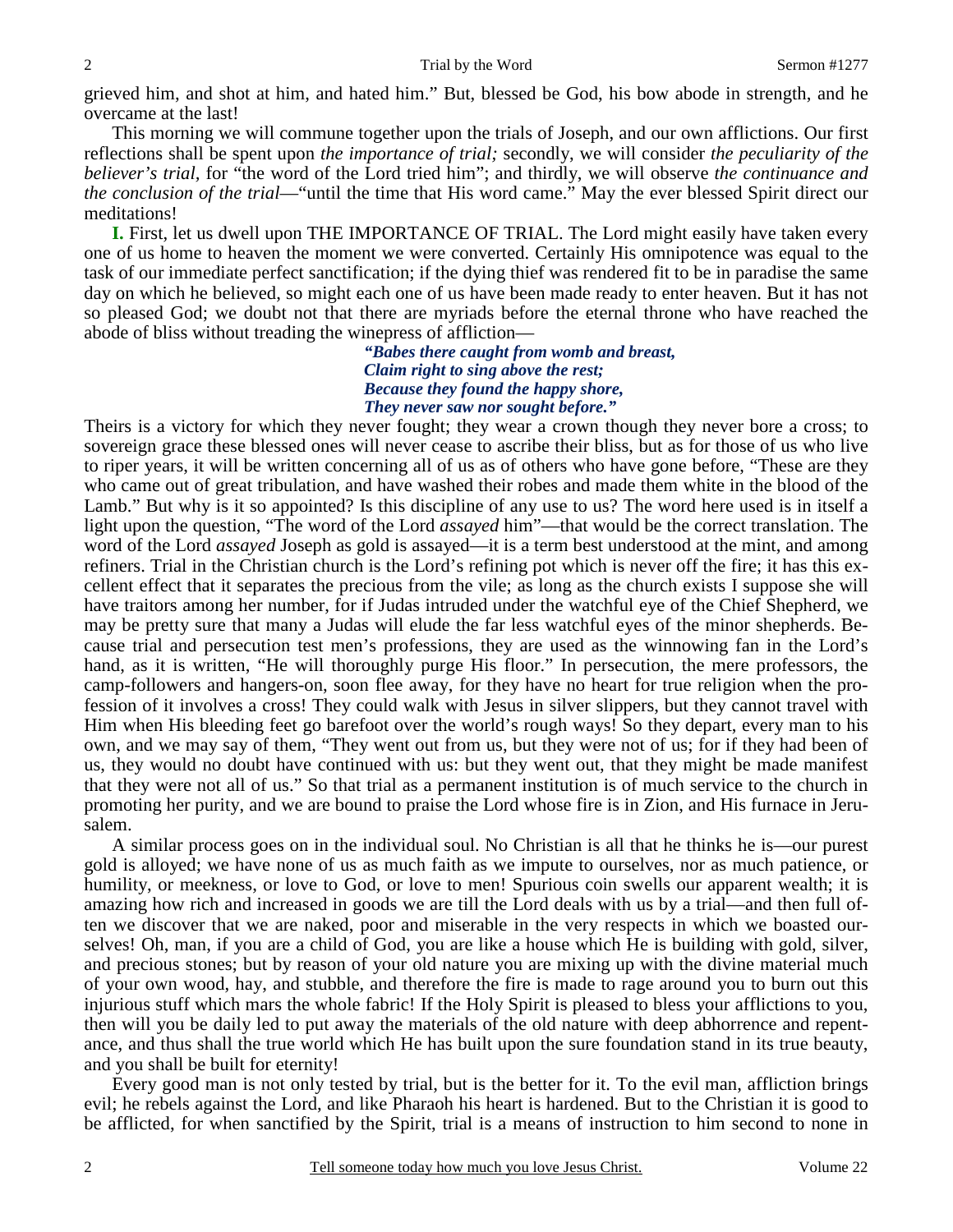value. The rod of God teaches us more than all the voices of His ministers; when the Christian has been passed through the fire, the assaying, by removing the dross, adds a new luster to the gold. Brothers and sisters, you are not what you shall be, nor can you be what you shall be except through a measure of trial. Child, it is necessary for you to feel the weight of your Father's hand, or you will never behave yourself as a man; you must see His face veiled with frowns, and hear His voice in harshness chiding you for your transgressions, otherwise you will always retain the follies of childhood. Our chastisements are our promotions; they are privileges more precious than the rights of princes! "It is good for me that I have been afflicted." Joseph could say this, and all the Lord's Josephs either acknowledge it now, or will have to admit it hereafter.

Let us look a little more closely and we shall see that trial did much for Joseph. First, *it corrected the juvenile errors of the past*. Far be it from me to find any fault with so admirable a youthful character, but it was youthful and needed maturing. As a simple-hearted, trustful child, he certainly told his dreams quite as freely as it was not wise to have done. Perhaps he thought that his brothers and his father would have been as gratified as he was, but even his father rebuked him, and his brothers were indignant to the last degree! It was natural that a boy of 17 should be pleased with the thought of power and eminence, but such a feeling might have gendered evil, and therefore it needed to be toned down, and its eager expression kept within bounds. We find Joseph more self-possessed and more reticent, by-and-by, and we read in later life that he restrained himself—yes, when the strongest passions were at work within him, and his own brother, Benjamin, was before him, he sacrificed his feelings to the dictates of prudence. We see no more boyish exultation, no more telling of his dreams; in quietness and confidence he found his strength. This he no doubt learned amid the sorrows of his prison house.

He was perhaps in his early days, too much in a hurry to realize the promised blessing; he would see the sheaves do obeisance to his sheaf at once, while he and his brothers were as yet but green corn and the harvest had not come. He thought the dream was being realized, no doubt, when that princely garment his father gave him, was put upon him, and he began in some measure to exercise the dignity which the Lord had promised him by reporting his brothers to his father. I do not condemn this action, but it no doubt made his brothers feel that he took too much upon himself since they were, many of them, old enough to have been his father, and they had families of their own! At any rate, he had not then learned as he had to learn afterwards, during 13 weary years, that visions tarry, and that we must wait for them, since the promise is neither for today nor for tomorrow, but abides until it reaches ripeness. God promises us great things which we see not as yet, and therefore we must with patience, wait for them; we must not put on the coat of many colors yet, nor be hasty to rebuke our elder brothers, for we are not yet set on high by the hand of the Lord. Joseph had his royal coat in due time, and he had the fullest conceivable opportunity for reproving his brothers when in later days they went down into Egypt to buy corn, and their hearts smote them for all the wrong that they had done to him. In prison Joseph learned to wait. I do not know a harder or more valuable lesson. It is worthwhile to suffer slander, and to feel the fret of fetters to acquire the patience which sits still, and knows that Jehovah is God! To tarry a while, and not to pluck our fruit while it is yet green and sour—this is rare wisdom! To be instructed to leave the time as well as the form of the blessing in the hands of God is to have been to school with the best result!

Joseph also learned in his trial much that was good for *present* use. For instance he found by sweet experience that the divine presence can cheer us anywhere. If he had always been at home with his father, always his father's darling, he would have known that the love of God is sweet to a favored youth, but no one would have been astonished at that! Even Satan would have said, "Well may he rejoice in You, O Lord. Have You not set a hedge about him and all that he has?" But he learned that God could be with him when he was sold for the price of a slave; that He could be with him when led as a captive across the desert when he walked wearily by the camel's side with the Ishmaelites; he was blessed with His presence as He was with him in the slave mart, to find him a master who might appreciate him; He was with him when he became a servant in the house, by blessing him, prospering him, and causing him to find favor in the eyes of his master till he became overseer of all that Potiphar had! And then, best of all, though some would say worst of all, he learned that God could be with him in a dungeon! He could not have known that if he had stayed at home; he must be brought into the thick darkness, that the brightness of the divine presence might be the more fully seen! There is nothing in this world as delight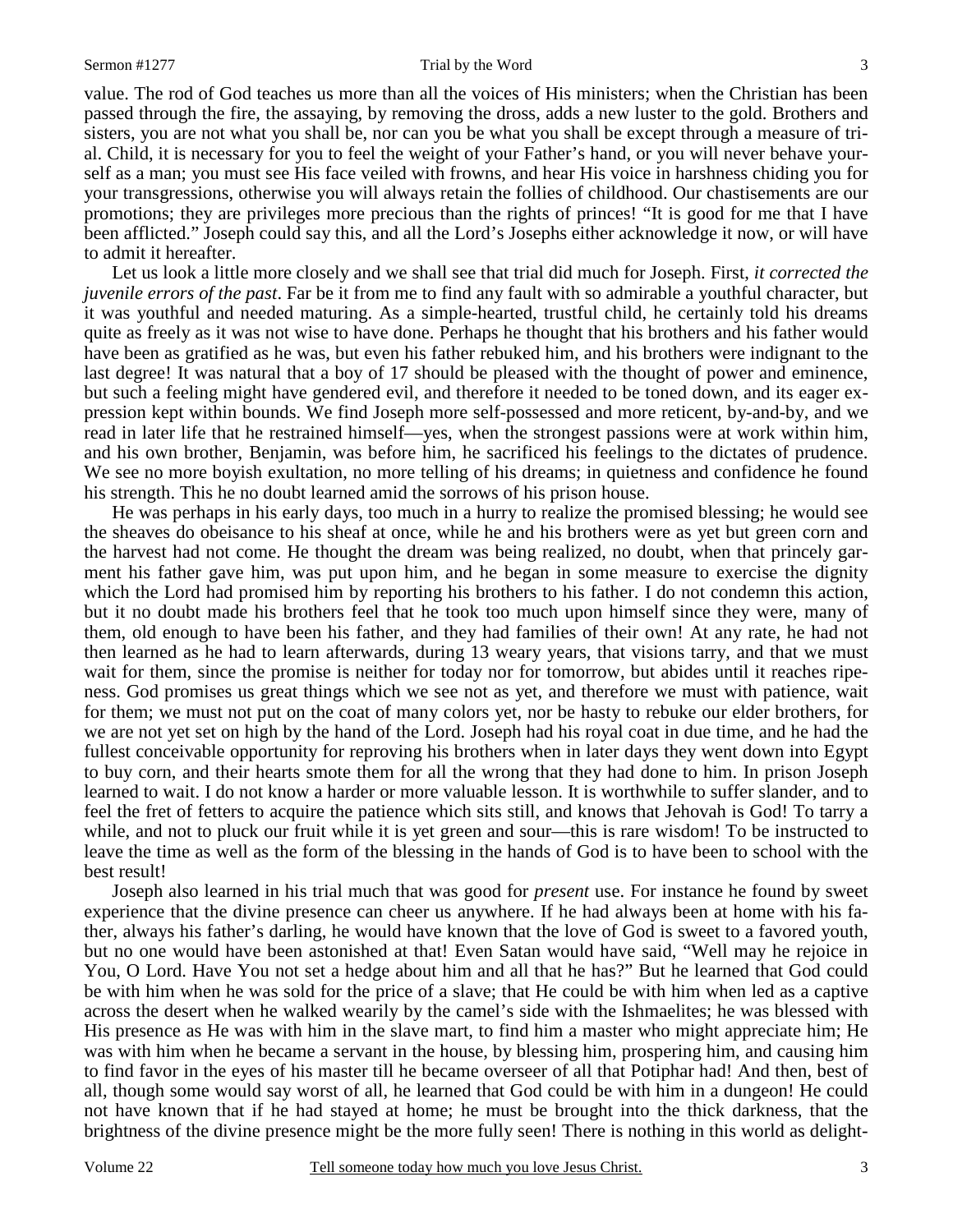ful as the light of God's countenance when all around is dark. You may tell me that the presence of Jesus is glorious upon Tabor's glorious mount, and I will not contradict you, though I have realized the poet's words—

#### *"At the too transporting light Darkness rushes over my sight."*

But give me the soft subdued light of God's love in adversity; Christ on the stormy waters for me; Christ in the midst of the furnace with His persecuted ones; never does the Lord's love taste as sweet as when the entire world is wormwood and gall! See how the mother presses her dear babe to her bosom when it is sick, or has had a bone broken; the little one may run about the house at other times, and the mother is pleased with it and loves it, but if you want to see *all* her tenderness; if you would read all her heart, you should see her when it scarcely breathes, when she fears that every moment will be its last. Then *the entire* mother is revealed! How she fondles it, and what a store of sweet words she brings forth! So if you would see all of God, you must know what deeps of trouble mean, for then the great heart, the glorious, infinite love comes welling over, and the soul is filled with all the fullness of God! It was worthwhile, I say, for Joseph to be falsely accused, and to be laid in irons to learn *experimentally* the supporting Power of the heavenly Father's smile.

 There, too, Joseph learned that temporal things are not to be depended upon; the indulgences of his father's house ended in his being sold as a slave, and the coat of many colors dipped in blood. His prosperity in the house of Potiphar also came to a sudden end, and from being an overseer he became a prisoner in irons! Now he knew that earthly good is not to be depended on, and therefore not worthy to be the object of pursuit to an immortal soul; he sees that all things beneath the moon change, waxing and waning as does the moon herself, and he learns to look to something higher and more stable than circumstances and surroundings.

 Here, too, he was instructed in one sad truth of God which we are all so slow to learn, namely, to "cease from man whose breath is in his nostrils, for wherein is he to be accounted of?" I do not think Joseph had learned that fully when he interpreted the dream of the butler. It was very natural, and therefore not to be censured that he should say, "Think of me when it shall be well with you." But when two whole years had passed, and all the while he was forgotten, Joseph must have felt that, "Cursed is he that trusts in man and makes flesh his arm." He ceased from man, and no longer looked for enlargement from that quarter! Cost us what it may, we are great gainers by any process which enables us to say, "My Soul, wait only upon God, for my expectation is from Him." It is a blessed thing when providence knocks away all the blocks, and lets the vessel launch into her true element. See how freely she floats upon the deep sea of God's everlasting love and immutable faithfulness! She is no more liable to decay from the dry rot of carnal confidence, but on the broad sea of divine power "she walks the waters as a thing of life" in joyful reliance upon the ever blessed God! Confidence in man seems bred in our bones, but it must be taken out of us, and happy shall the day be which sees us rid of all hope but that which stays itself upon the Lord alone!

 But, dear brothers and sisters, the chief use of trial to Joseph and to us is very often *seen in our future lives*. While Joseph was tried in prison, God's great objective was to prepare him for the government which awaited him. It was designed first to give him power to bear power—a rare acquirement. Solomon says, "As the fining pot is to silver, and the furnace is to gold, so is a man to his praise." Many a man can bear affliction, but few men can endure prosperity! And I have marked it and you must have marked it too, that the most perilous thing in the world is to step suddenly from obscurity into power. Have we not seen men, illiterate and unknown, suddenly introduced to the Christian pulpit and made much of? And has it not frequently turned out that their names have been, by-and-by, prudently forgotten, for they were overthrown by the dizzy heights to which they were lifted? It is far better that a man should fight his way up to his position, that he should be assailed by enemies, and distrusted by friends, and should pass through a probationary career; even then he can only stand as the Lord holds him, but without it, he is in terrible peril! Therefore the Apostle says, "Not a novice, lest being lifted up with pride he fall into the condemnation of the devil." If I knew that some young man here present would be greatly acknowledged of God in the future, and become a prince in our Israel, and if by lifting up this finger I could screen him from fierce criticism, misrepresentation, and abuse, I would not do it because severe as the ordeal might be to him, I am persuaded it is necessary that he should pass through it in or-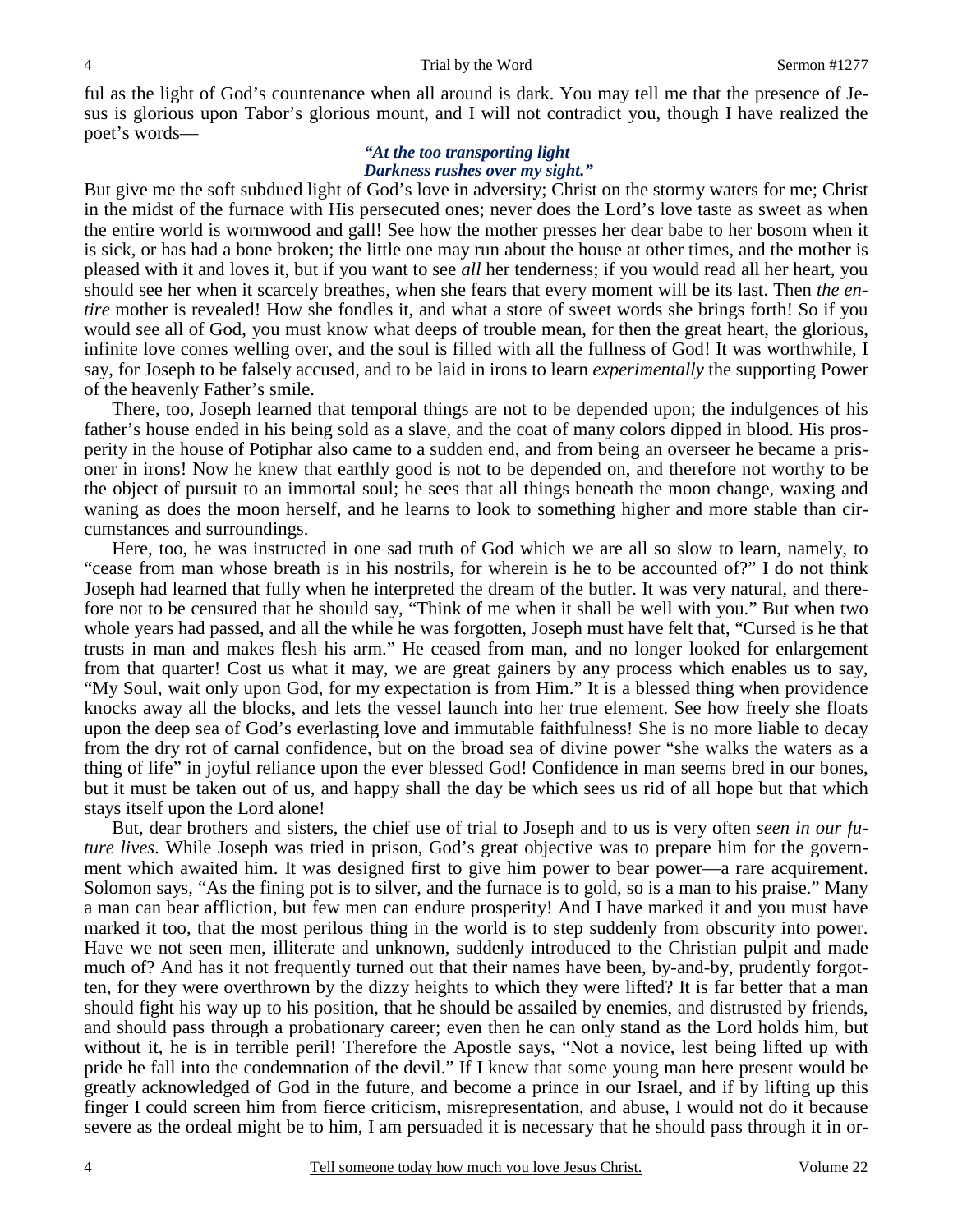#### Sermon #1277 Trial by the Word

5

der to make him able to bear the giddy heights of the position for which God intends him! Is Joseph to be on the throne of Egypt? I know not what he might have been if first of all he had not been laid in the stocks; his feet learned to stand fast on a throne through having been set fast in a dungeon! His gold chain was worn without pride because he had worn a chain of iron! And he was fit to be the ruler of princes because he had been a servant among prisoners! Through his trials God gave him power to bear power—and this is a far rarer gift than the power to endure oppression and contempt!

 Joseph was also trained to bear the other dangers of prosperity, and these are neither few nor small. Great riches and high positions are not to be desired; Agur's prayer is a wise one—"Give me neither poverty nor riches." Joseph was in great peril when he came to be lord over the land of Egypt, but during his time in prison he had been learning to spell out a mystery, and answer a riddle. Practically, his interpretation of Pharaoh's dream was what he had been learning in prison, namely that it is idle to boast of the fat cattle since the lean cattle can soon eat them up; and it is unwise to be proud of the full ears, because the withered ears can soon devour them! Pharaoh saw in the dream the lean devouring the fullfleshed, but Joseph alone, understood it. He saw his fat cattle, when he was in his father's house, eaten up when he was sold as a slave; he saw his full ears, when he was in Potiphar's house, devoured by the withered ears when he was thrown into prison, and he now knew that there was nothing here below worth our relying upon, since on the chariot of all earthly good there rides a Nemesis, and every day is followed by a night. He was tutored to be a ruler, for he had learned the prisoner's side of politics, and felt how hard it was for men to be unjustly condemned without trial. He foresaw that this could not be forever endured, and that one day the long-suffering lean cattle would be goaded to fury, and would eat up the fat ones that oppressed them! Hence Joseph's rule would be just and generous, for in this he would see the elements which would preserve law and order, and prevent the poorer sort from overturning everything.

In the prison he had also learned to speak out; his whole course had been a rehearsal fitting him to be bravely truthful before the king! What temptation was there to him when he stood before Pharaoh, to *conceal his faith in God?* To him, I say, who had risked life, and lost liberty for God's sake. It would have been a very great temptation to an ordinary young man not to say anything about the one God in the presence of the head of the Egyptian superstitions—but this did not suggest itself to Joseph! Had he confessed his God in Potiphar's house? Did he not say to Potiphar's wicked wife, "How can I do this great wickedness and sin against God"? He had stood to his God in prison, and told the butler and baker that "interpretations belong to God." And now he stands before Pharaoh! He does not flinch for a moment, but he says, "God shall give Pharaoh an answer of peace." Why, brothers and sisters, have you ever thought of the moral courage of Joseph in interpreting that dream? All the soothsayers there had tried to interpret it, and could not—were it likely the heathen king would believe a youth who had been a slave, and was just brought from a dungeon? When he foretold seven years of plenty and seven years of famine, it was a marvel that Pharaoh believed him! If the narrative had gone on to say, "Then the king said unto his servants, cast this man into prison, and feed him with the bread of affliction, and the water of affliction until we see whether His word shall come to pass," we should not have been at all surprised! The magicians naturally enough would be ready to say that Joseph was set up to give this preposterous interpretation by persons interested in selling corn, or else they would urge that a man who dared to foretell events so utterly improbable had better be sent back to his prison house! But Joseph believed the word of the Lord, and he spoke with conviction, and Pharaoh believed him. Where did this simpleminded courage come from? Where did this boldness come from? It was the right royal valor which surrounds a virtuous soul—or rather the fearlessness which follows from the fear of God! He stood forth and delivered his message, and the Lord established his word! He had been preparing for this in the day of his sorrow; like a good sword blade, he had been passed through the fire and through the fire again, that now he might not fail in the day of battle! Oh, dear brothers and sisters, may you gain as much from tribulations as Joseph did, and you will if the Holy Spirit sanctifies them to you!

**II.** We must pass on, secondly, to notice THE PECULIARITY OF THE TRIAL. According to the text, "the word of the Lord tried him." This might have escaped our observation if the Spirit of God had not placed it upon record. "The word of the Lord tried him." How was that? Potiphar tried him, and the chains tried him, but did the word of the Lord try him? Yes! But there is a previous question—how did he receive *any* word of the Lord? There was no Bible then! Moses had not lived, there was not even the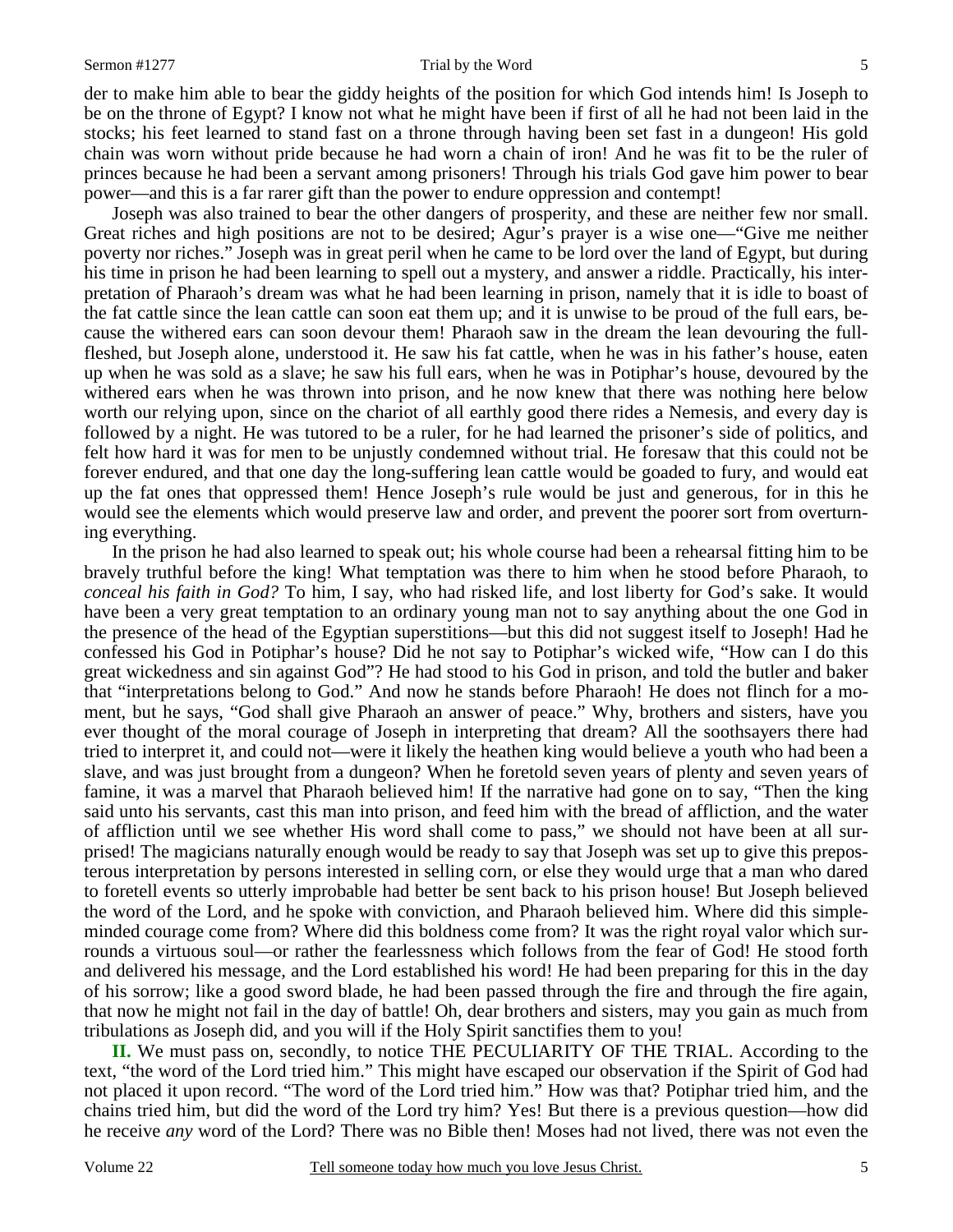Book of Genesis—what word of God had he? The answer is his dreams were to him the word of God, for they were communications from heaven. The instruction he received from his father was also the word of God to him. His knowledge of the covenant which God had made with Abraham and Isaac, and his father, Jacob, was God's word to him. Moreover, the secret teachings of the Holy Spirit quickened his conscience and afforded him light on the way. When there was no written word, the divine Spirit spoke without words, impressing truths of God upon the heart itself! All these were to Joseph the word of God! How did it try him? It tried him thus—the word said to him in his conscience, "You shall not commit adultery." Without that word he would not have been tried, for nature suggested compliance with his mistress's desires; the pleasure of ease, of wealth, of favor were to be had through that woman's smile, but the word of God came in and said, "You shall not," and Joseph was tried. The test however, he could bear—divine grace enabled him to flee youthful lusts and to cry, "How can I do this great wickedness and sin against God?"

The trial which arose out of his innocence must have again tested him by the word of God. There he is in prison—for what? Why, for an action so pure that had he been set on a throne for it, he would have well deserved it! Do you not think that many questions perplexed him while he lay in prison? Would not the evil spirit say, "Were you not a fool, after all? Do you not think that your chastity was mere superstition?" Thus would the purity of his heart be tried, and the word of God would search him and test his hatred of sin. Would not the word of God try his constancy as it asked, "Do you now believe?" What problems were put before him—is there a moral governor of the universe? If so, why does He allow the innocent to suffer? Why am I in fetters, and the lewd woman in favor? Could not an Omnipotent God deliver me? Why then does He leave me here? Could Joseph, in the face of such questions, still cling to the faithful word? He could, and he did! But the word tried him and proved his constancy, his faith, and his integrity!

Then, too, the word of the Lord which he had heard many years before would come to him and try him. His trembling heart would ask, "Has God ever spoken to you at all? Those dreams, were they not childish? That voice which you thought you heard in your heart, was it not imagination? This providence of God which has prospered you wherever you have gone, was it not after all only good luck? Has the living God ever revealed Himself to one who at length became a slave? Look at your fetters, and ask if you can be His child?" And then I suspect that during the time in which Joseph was fettered, the word of God had ceased to speak to him as of old. He did not dream nor interpret dreams, and that seems to have been the special way in which the Lord revealed Himself to him. Brother, do you know what it is to be tried by the cessation of comfortable communications? Did you ever live for a time without feeling any text of Scripture applied to your soul, without beholding any vivid flashes of the divine light, or any streaming in of the Spirit's power through the word of God? If you have been so afflicted, you have been tempted to inquire, "Did the Lord ever speak to me at all? Have I been truly converted, or is it after all a myth? And these things which I have looked upon as communications from heaven, have they been after all nothing but the vapors of a heated brain?" The word of God tried him, and he had to weigh himself in the balances of the sanctuary.

The bright promise of future good would also try him. His fears would say, "How is it possible that your brothers should pay homage to you? You are far away from your family, and cannot hope to see them again—as for the sheaves that did obeisance to your sheaf, where are they? You are shut up and cannot go forth! Within these walls the jealous Potiphar has doomed you to die." The word of God would say to him, then, "Can you believe Me? Can you trust the Lord to fulfill His promises?" Oh, my brothers and sisters, it is easy for us to talk about this, but if we had to pass through the same ordeal, lying in a dungeon under an accusation of guilt which we abhorred, far away from all we loved, we might feel the word of God to be a very trying thing! And perhaps the dark thought might even flit across our spirit, "Would God I had never heard that word, but could have lived as the Egyptians do, for then I might have been dwelling in pleasure in Potiphar's house. But this word of God—into what a trial has it dragged me; into what difficulties has it thrown me! Is it after all worthwhile to know it?" I remember once being very, very ill, and a man who had no godliness, but who was full of wicked wit, accosted me thus. "Ah, you see, whom the Lord loves, He chastens." "Yes," I said, "I am suffering greatly." "Well," he said with a sneer, "I can do very well without such love, as long as I get off such chastening." I burst into tears, and my very soul boiled over as I cried, "If the Lord were to grind me to powder, I would ac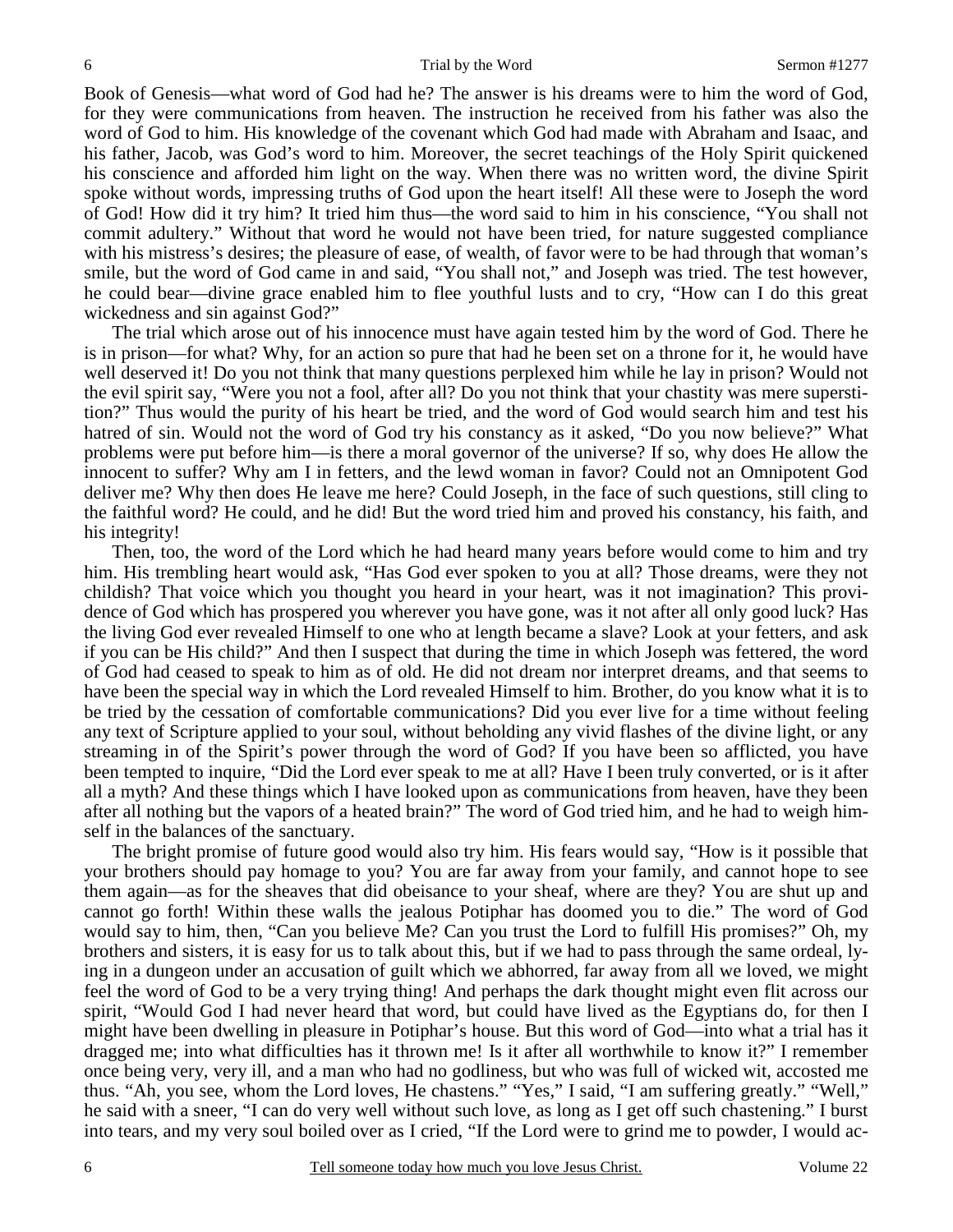cept it at His hands so that I might but have His love. It is *you* who need to be pitied, for sound as your health may be, and merry as you look, you are a poor creature since you have missed the only thing worth living for." I let fly a volley at him; I could not help it. I felt forced to stand up for my Master! Joseph took the Lord's yoke upon him gladly, and found rest unto his soul; he counted the reproach of Christ greater riches than all the luxuries of Potiphar's house, and thus the word tried him, and he was found upright!

I have no doubt the word of the Lord tried Joseph in this way. That word seemed to say, "You thought you loved your father's God, Joseph; do you love Him now? You have lost your father's house; you have forfeited the ease of Potiphar's household; you have sacrificed your liberty, and perhaps the next thing will be that you will be taken out to die! Can you still hold fast to the Lord?" Joseph was firm in his allegiance, and prepared to follow the Lord at all hazards to the death; the word had come to him, and it tried his steadfastness! I may be addressing some young men who are getting into all sorts of trouble through being Christians. I congratulate you! Thus does the Lord train His bravest soldiers! I may be addressing some of you older men who are passing through storms of trial mainly because you hold fast your integrity. I congratulate you! Rejoice in this day, and leap for joy, for you are only enduring trials which have fallen to the lot of better men than yourselves! Men do not put base metal into the furnace; they spend their assaying upon precious gold. I see in the fact of your trial some evidence of your value, and I congratulate you, my brothers and sisters, and pray the Lord to bear you up, and bear you through, that like Joseph you may be of great service to Israel, and bring Glory to God!

**III.** The last thought is THE CONTINUANCE AND THE CONCLUSION OF THE TRIAL. Trial does not last forever. Cheer up; the tide ebbs out, but the flood will return again! Note the word "until." He who counts the stars also numbers your sorrows, and if He ordains the number 10 your trials will never be eleven. The text says "until," for the Lord appoints the bounds of the proud waters, and they shall no more go over your soul when they reach the boundary of the divine "until." "Until the time that His word came"—the same word which tried Joseph in due time set him free! If the Lord gives the turnkey permission to keep us in prison, there we must remain until He sends a guarantee for our liberation, and then all the devils in Hell cannot hold us in bondage for an instant longer! My dear brothers and sisters, I want you in your troubles to look entirely to God whose word is a word of Power. He speaks and it is done! He has spoken trouble to you, but He can just as readily speak comfort to you. Never mind what the butler's word is; do not entreat him saying, "When it is well with you, speak a word for me." The butler's word will not be useful, it is Jehovah's word you need, for "where the word of a king is, there is power." It is a blessed thing to know that trouble comes directly from God, whatever the secondary agent may be. You must not say, "I could have borne it if it had not been for that wicked woman." Never mind the wicked woman, look to God as overruling her malice, and everything else! *He* sends the trial, and therefore look to *Him* to deliver you from it—

### *"'Tis He that lifts our comforts high, Or sinks them in the grave."*

He shuts us up in prison, and He brings us out again.

 The time was in God's hands, and it was very wisely ordered. Suppose that the butler had thought of Joseph, and had spoken to Pharaoh about the interpretation of his dream? The probabilities are that when the courtiers of Pharaoh's court heard it, they would have made the halls of the palace ring with laughter! And the magicians would have poured scorn on the idea that a slave boy who had been imprisoned for scandalous behavior knew more about interpreting dreams than the wise men of Egypt who had been brought up to the art, and had gained high degrees in the profession! It would have been a theme of ridicule all over the land! It was the wrong time, and God would not let the butler remember because that recollection would have marred the plot and spoiled the whole business! But God's, "until," came at the nick of time when Joseph was ready for court, and when Pharaoh was ready to appreciate Joseph. The hour needed its man, and here was the hour for the man! The straight way from the dungeon to the throne was not open until Pharaoh dreamed his dream—*then* must Joseph come forth, and not before! Oh, brothers and sisters sit still and wait! The deliverance you are craving for is not yet ripe—wait while the word tries you, for that same word will in due time set you free!

 The word set Joseph free in a way which cleared his character, for never a whisper would be raised against him, and Potiphar would know the truth, even if he had not already guessed it! It set Joseph free